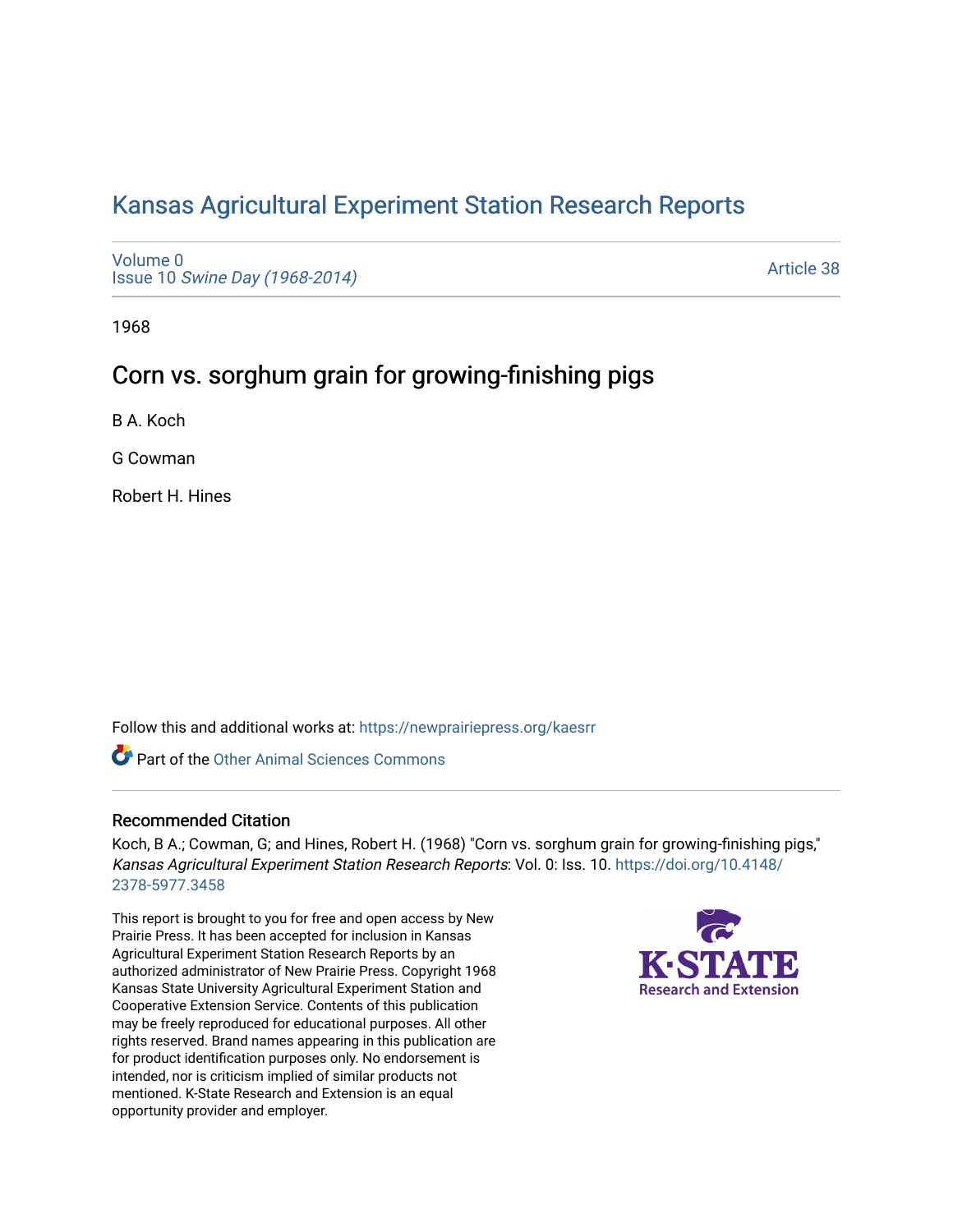## Corn vs. sorghum grain for growing-finishing pigs

### Abstract

Kansas swine growers are quite sure' that corn-fed growing-finishing pigs will outperform those fed sorghum grain. Just as many others feel that sorghum grain is equal to corn in swine rations. Most of the time sorghum grain is lower in price per pound than corn. Research results suggest that corn and sorghum grain are quite similar in chemical composition and in feeding value. Sorghum grain is more variable in crude protein content than corn. One recent comparison between corn and sorghum grain is summarized in this report.; Swine Day, Manhattan, KS, September 26, 1968

### Keywords

Swine day, 1968; Swine; Corn vs. sorghum grain; Growing-finishing pigs

### Creative Commons License



This work is licensed under a [Creative Commons Attribution 4.0 License](https://creativecommons.org/licenses/by/4.0/).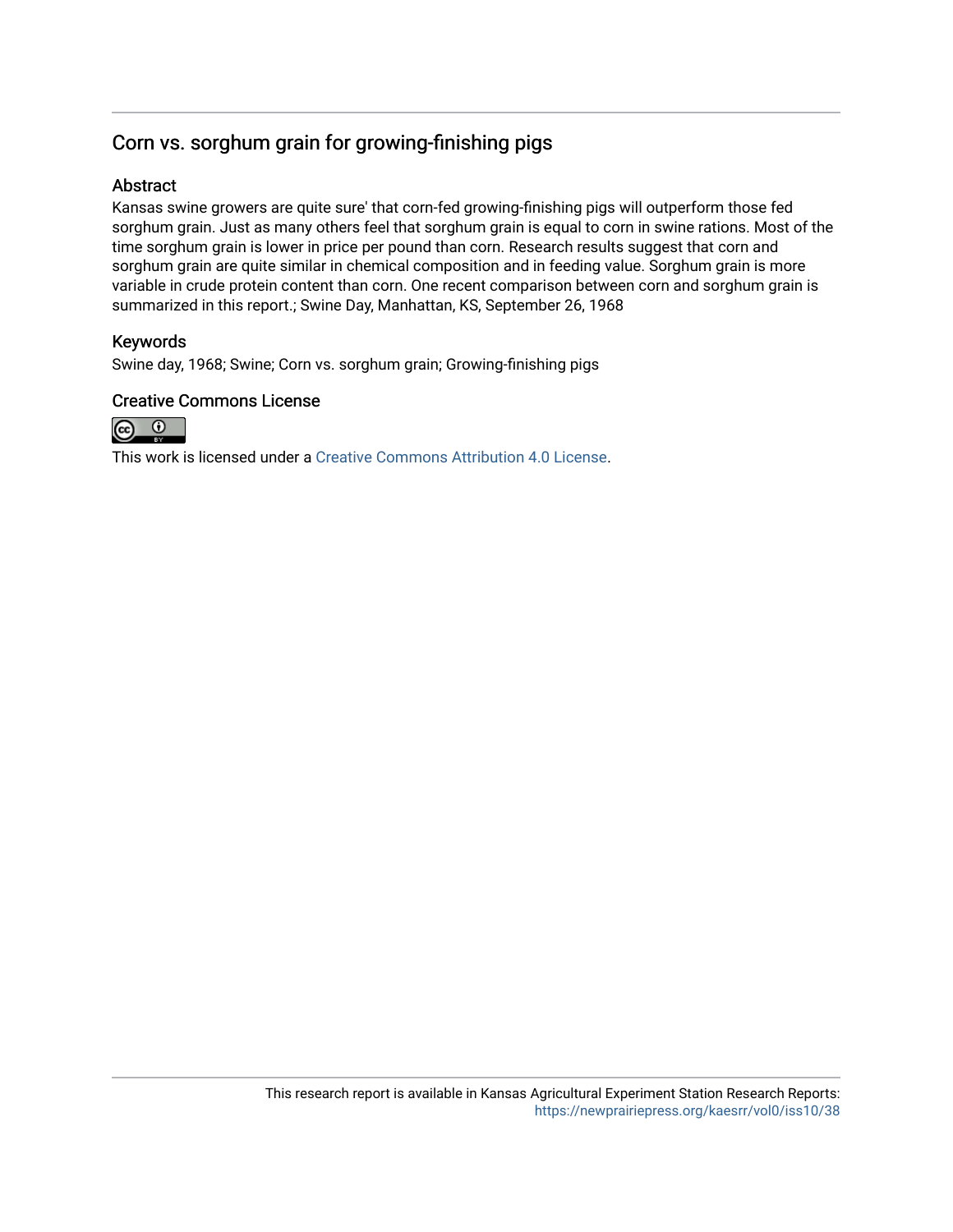Corn vs. Sorghum Grain for Growing-Finishing Pigs

R. H. Hines, B. A. Koch, and Gary Cowman

Many Kansas swine growers are quite sure that corn-fed growingfinishing pigs will outperform those fed sorghum grain. Just as many others feel that sorghum grain is equal to corn in swine rations. Most of the time sorghum grain is lower in price per pound than corn.

Research results suggest that corn and sorghum grain are quite similar in chemical composition and in feeding value. Sorghum grain is more variable in crude protein content than corn. One recent comparison between corn and sorghum grain is summarized in this report.

#### Procedure

Twenty-four weanling pigs (Duroc or Hampshire) averaging near 50 pounds each in weight were divided into 4 similar groups of six pigs each. Breed, sex, and weight were considered in grouping the pigs. The twelve heavier pigs (averaging 46 pounds each) were used in a second replicate.

Each group of six pigs was fed in a pen six feet by eight feet with equal space outdoors. All floors were concrete. No bedding was used. Pigs were hand-watered three times each day. The trial was initiated on December 7.

Each group ate a pelleted ration from a two-hole self feeder. Rations were prepared in the Grain Science and Industry Department. Ration formulations are shown in Table 1. Table two shows ration analyses.

Pigs and feeders were weighed at 14 day intervals until the first pig reached 200 pounds. Thereafter they were weighed weekly. Pigs<br>were slaughtered in the Animal Science & Industry Department meat laboratory when they weighed approximately 210 pounds. Carcass data was collected. Stomachs were also collected and examined for possible ulcers by Dr. D. C. Keeley in the School of Veterinary Medicine.

#### Results and Discussion

Performance data and carcass data are reported in Table 3. All differences in either performance or carcass measurements were minor. Average daily gain and feed efficiency were both somewhat better in the case of the corn-fed pigs in this particular trial.

It is of interest to note that 9 of the 12 pigs receiving corn showed either active ulcers, or healed ulcers or denuded areas in the stomach. One pig actually died from a perforated stomach ulcer. Only four of the twelve pigs eating sorghum grain showed ulcer symptoms (one healed ulcer, three denuded areas).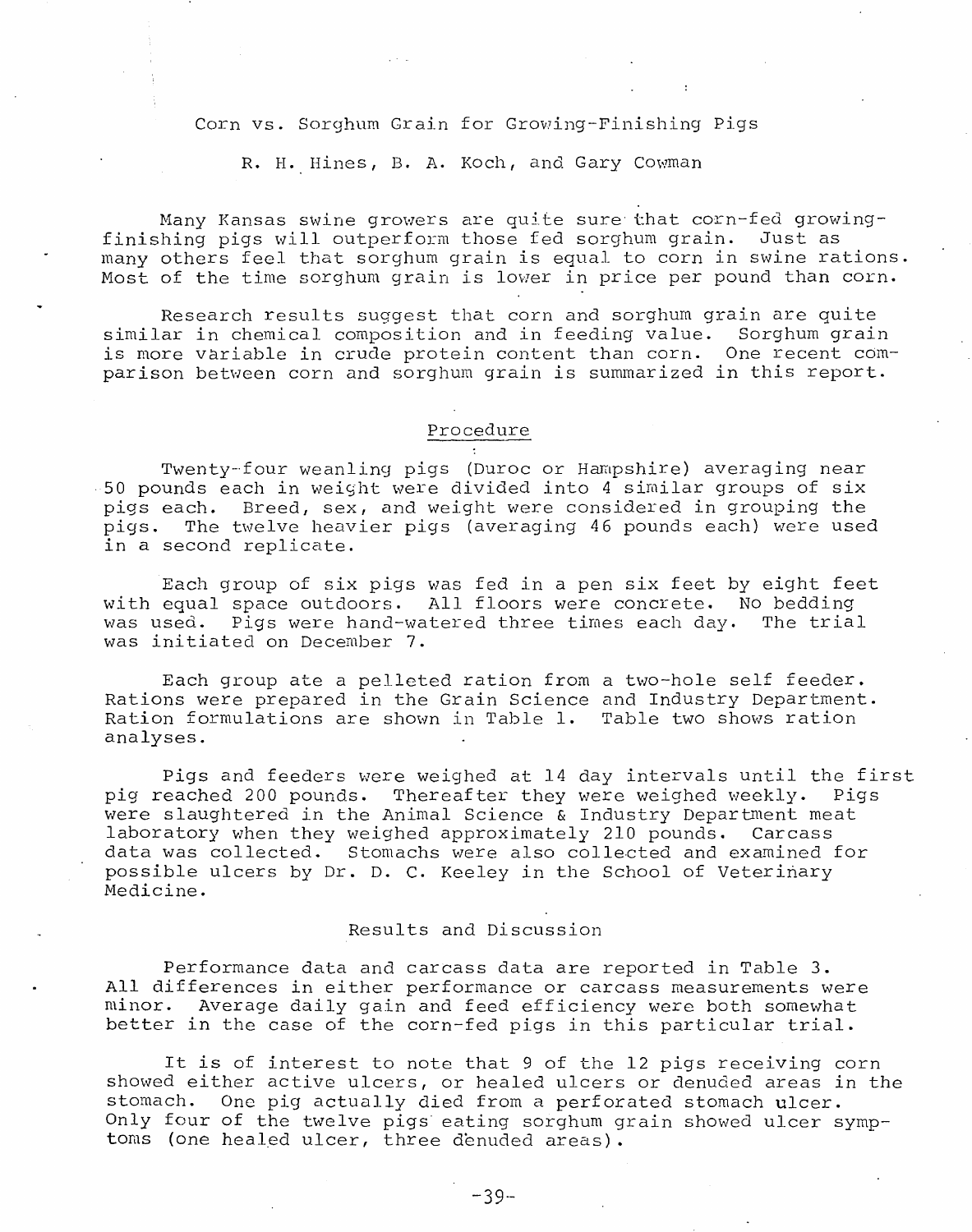| Ingredients                         | Corn Ration | Sorghum Grain Ration |
|-------------------------------------|-------------|----------------------|
| Yellow corn, 1bs.                   | 824         |                      |
| Sorghum grain, lbs.                 |             | 824                  |
| Soybean meal (50%), lbs.            | 150         | 150                  |
| Hardy T. M. salt, lbs. <sup>1</sup> | 5           | 5                    |
| Merck-MCR-42, $\text{1bs.}^2$       | 5           | 5                    |
| Calcium Carbonate, lbs.             | 7.5         | $\cdot$ 7.5          |
| Dicalcium phosphate, lbs.           | 8.5         | 8.5                  |
| Zinc oxide, gms.                    | 72          | 72                   |
| TOTAL, LBS.                         | 1000        | 1000                 |

<sup>1</sup> Furnished by Hardy Salt Co., St. Louis, Missouri. Analysis; evaporated salt, 97%; Zn, 0.800%; Co, 0.022%; Mm, 0.400%; Cu, 0.048%; Fe, 0.330% and I, 0.011%.

2 Furnished by Merck & Co., Rahway, New Jersey. This premix furnishes the following per ton of complete feed: Vitamin A, 3,000,000 I.U.;<br>Vitamin D, 300,000 I.U.; Riboflavin, 1 gm; Pantothenic acid, 5 gm.; Niacin, 15 gms; Choline, 100 gms.; Vitamin B<sub>12</sub>, 16 mgm; and antibiotic, 20 gm. (Pro-Strep).

Table 2. Ration analyses as reported by the Grain Science and Industry Department laboratory.

(Average percentages as fed)

|               | Corn Ration | Sorghum Grain Ration |
|---------------|-------------|----------------------|
| Moisture      | 12.8        | 13.0                 |
| Crude Protein | 15.0        | 14.3                 |
| Ether Extract | 3.1         | 2.8                  |
| Crude fiber   | 2.5         | 2.7                  |
| Total ash     | 3.8         | 3.7                  |

Table 1. Composition of Rations

-40-